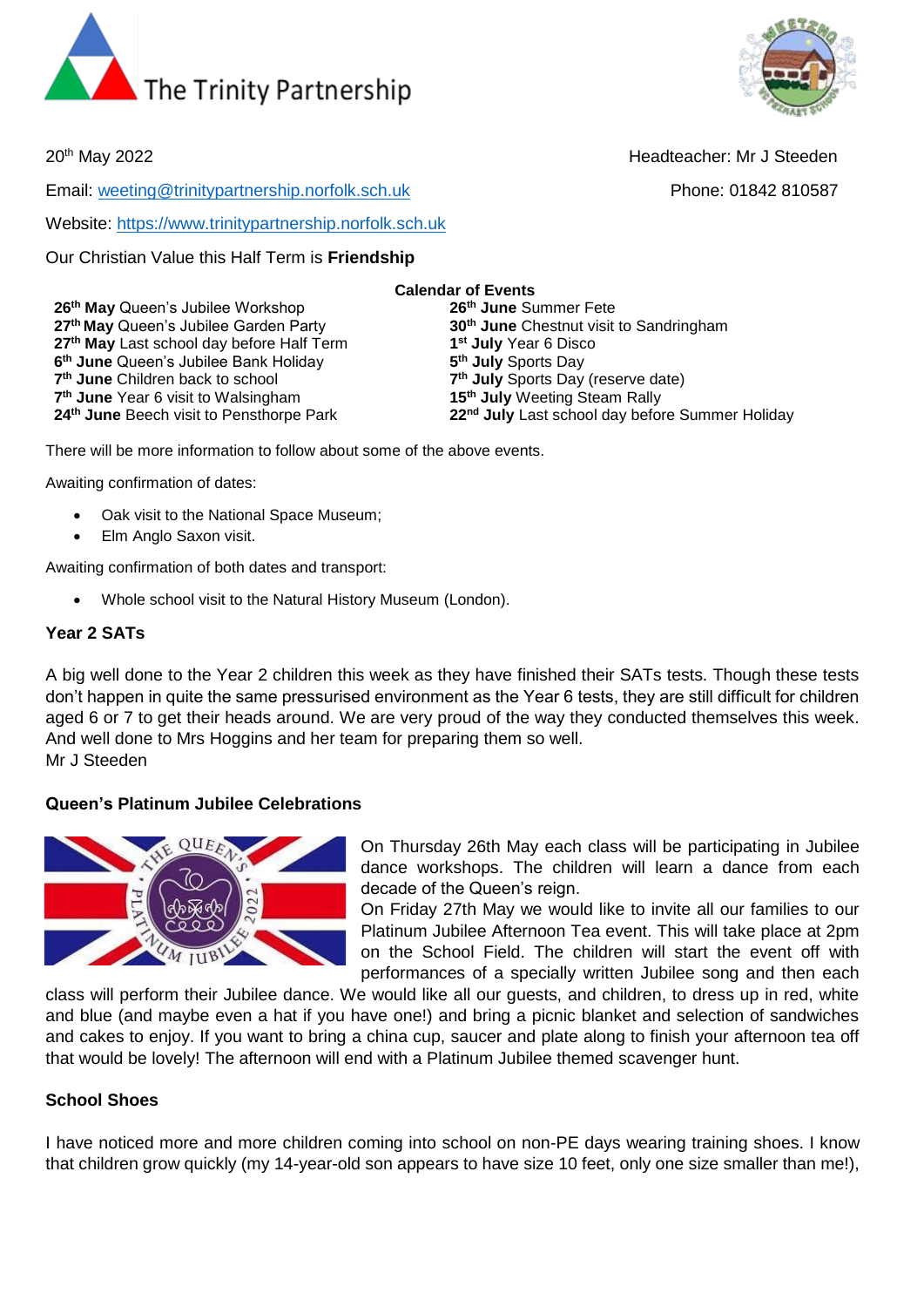



but can we please ensure that the children are back wearing school shoes after Half Term. When my children were in primary school, I used to buy these sort of things…



…which have the benefit of being both cheap and suitable for PE and non-PE days. They are not very fashionable of course, but they're not supposed to be. It's when they start having different coloured souls and logos on the sides that they become obviously trainers and not suitable for non-PE days. Thank you in advance for your support with this.

# **Sunny Weather**

Now the weather is warming up (sort of), please can we make sure that children come into school with sun cream applied – they won't be going swimming, I imagine the protection will last all day. A sun hat and a big bottle of water would be good ideas as well. This is particularly important on PE days. This website is always worth a visit<https://www.britishskinfoundation.org.uk/sun-safety-advice-for-parents>

### **What's Happening at Weeting?**

The children have been very busy this week – here's what's happening in your child's class:

### **Chestnut**

Chestnut Class have been architects this week. They have looked at castles and palaces owned by The Queen and learnt the names of different features such as "arches", "turrets", "columns" and "pillars". The children have used their knowledge to design, and label, drawings of a new palace for The Queen. Their designs even included rooms for The Queen's corgis, water fountains and rooms for her guards!



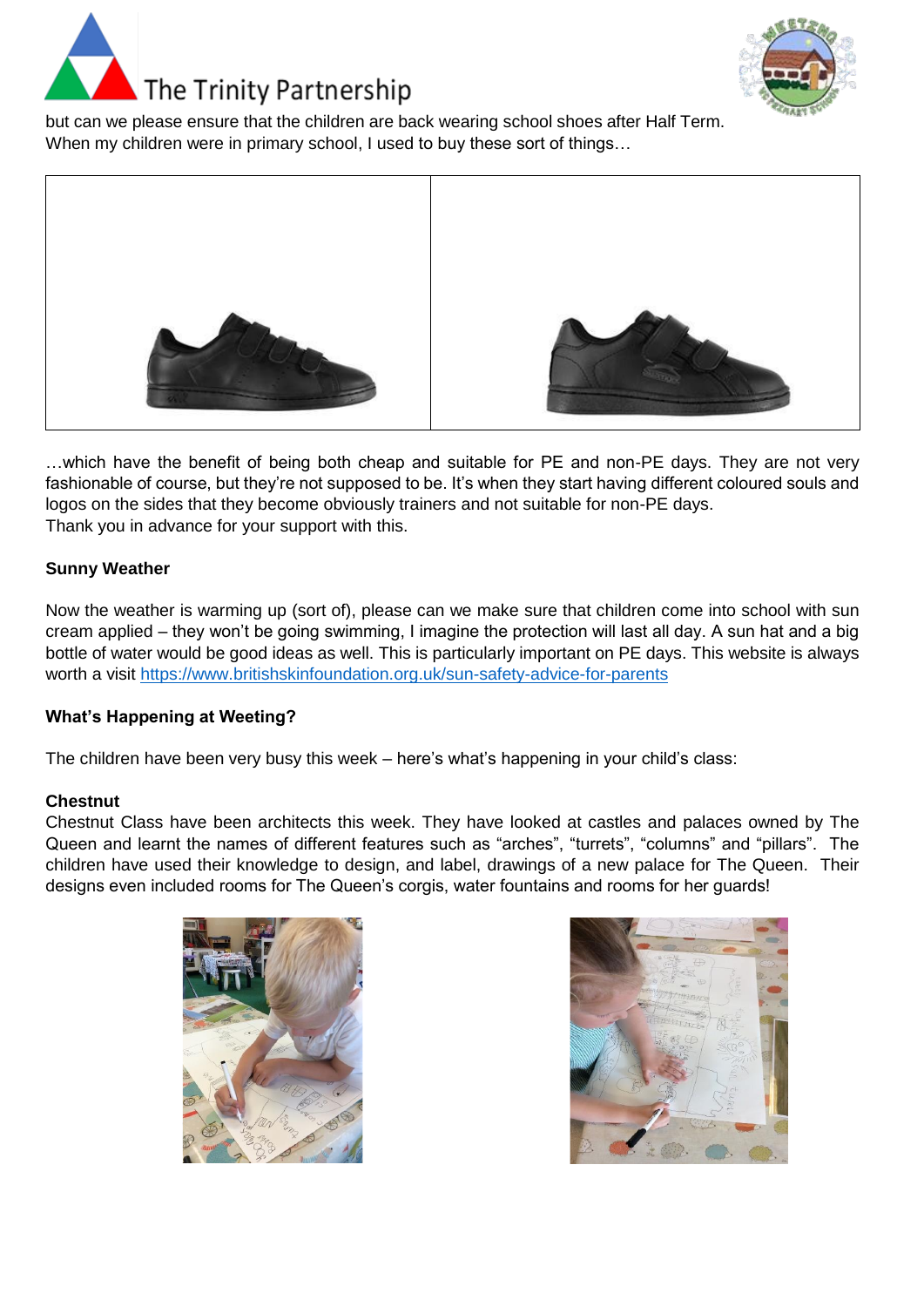



### **Beech**

This week, Beech Class have been incredibly busy. Year 2 have been completing their SATs as well as working hard during lessons.

In Art, we have been looking at paintings based on myths, particularly our favourite story, 'Theseus and the Minotaur'. The children have been changing the features of the Minotaur in their drawings to show off different characteristics just like Picasso.

In Science, we found out about matter and how atoms affect how solids and liquids behave. We discovered that we can change the shape of some solids by bending, stretching, twisting and squashing.

In RE, we have been reading different stories from the Bible to find out why early Christians decided to follow Jesus. We explored what made everyone trust Him.



#### **Elm**

Elm class have turned their literacy skills to the dark side this week and have relished writing a recount from the perspective of Grendel the antagonist in the Beowulf story. Elm have used past tense well and have used amazing, fronted adverbials and descriptive language to really capture their audience, while making their recount a more fluid read by organising their writing into paragraphs. To finish off their fantastic writing they will be writing up in neat and creating a display for everyone in school to celebrate their hard effort. Well done Elm, Another great week!





#### **Oak**

This week in Geography we have continued our work on Africa, looking at what can be done to ensure that all sections of society are 'food secure'. In previous weeks we learnt how the boundaries of the Sahara Desert are ever changing through the process of desertification, and how the continent-wide initiative known as 'The Great Green Wall' is trying to address this by planting millions of droughtresistant Acacia trees along the southern border of the Sahara.

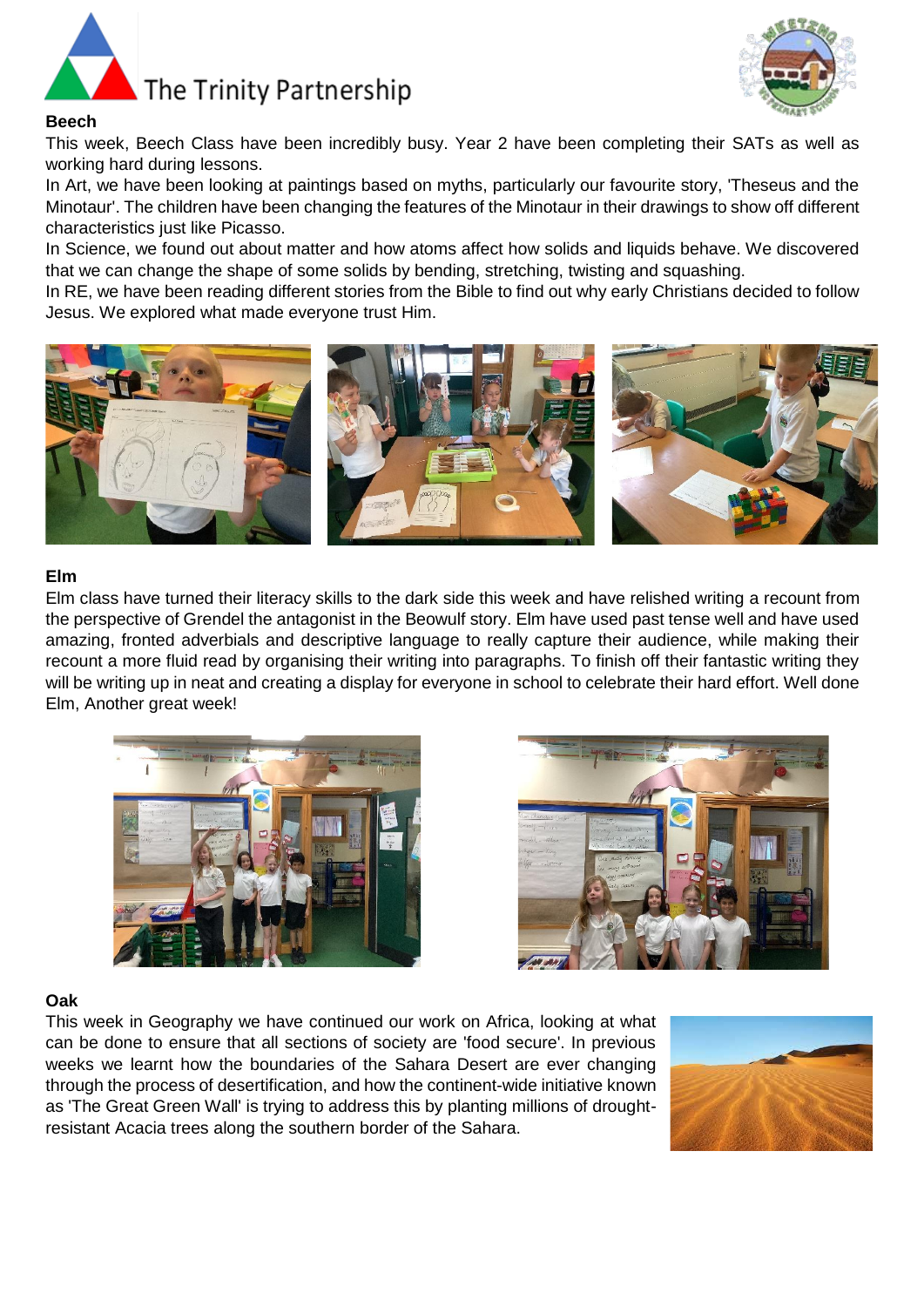



# **The Nest**

This week The Nest went on an educational visit to Church Farm. The children got the chance to stroke lots of different animals including goats and rabbits, we even got to hold some baby rabbits! The children were really kind and gentle to all the animals. We then had a fantastic time playing on the outdoor equipment and ended the day with a tractor ride and feeding the pigs!





# **Design a Bouquet for the Queen**

Children from Chestnut and Beech classes have entered a Jubilee competition run by the Norfolk Gardens' Trust to design a bouquet for The Queen. The children all painted some beautiful flowers using colours from the Union Jack and the Platinum Jubilee logo and shared their reasons for their choices of flowers. We are really proud of all children and look forward to hearing the competition results when they are judged by Lady Dannatt next Wednesday.





# **Awards of the Week**

Well done to all the children for their hard work this week. The following children were particularly celebrated for their effort and achievement in class.

Beau and Bobby in Chestnut, Jack and Toby in Beech; Daniel and Lexi in Elm, Stanley and Taylor in Oak, Logan in The Nest.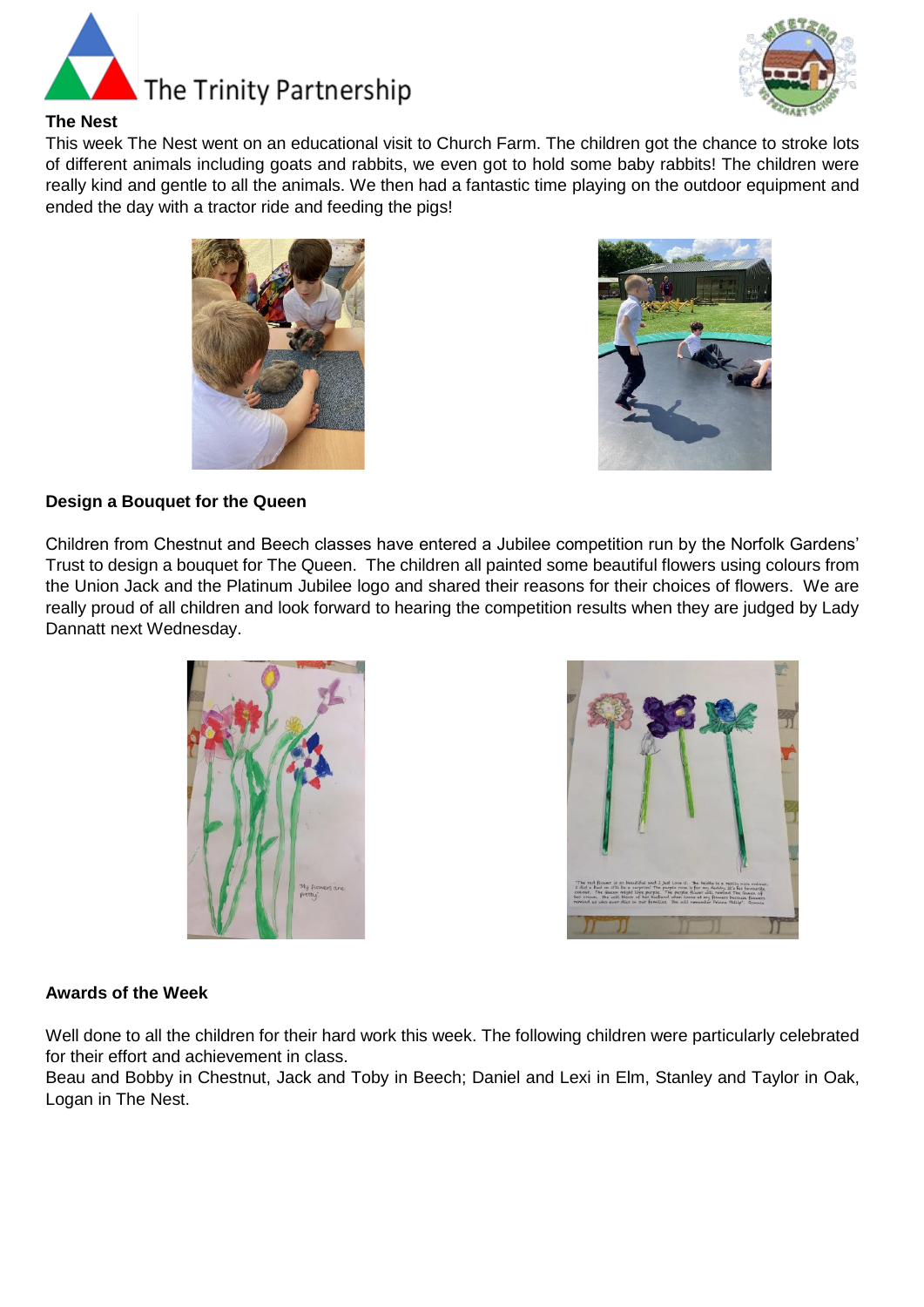



School attendance has been on the up since we came back from the Easter holidays. Thank you so much for supporting the school with this. It is so important that we work together on this issue and continue the upward trend. Below is the attendance for each class for the past week – the Government target for attendance across the country is **95%**.

Chestnut –  $95.7\%$ ; Beech –  $99\%$ ; Elm –  $96.9\%$ ; Oak –  $86.8\%$ ; The Nest –  $66\%$ .

Whole school attendance was: 92.4%. This is a drop of almost 4% from last week.

Well done to Beech Class for having the best attendance in school during this time. 99% is outstanding!

Beech class are also winning the race for best attendance for the Half Term – 97.5% with Elm coming second at 95.7%. Can they catch them by the end of next week!?

Whole school attendance this term is currently: 93.6%. Whole school attendance this school year (since September) is currently:  $90.2\%$ .

#### **Assembly Focus of the Week**

In this week's Picture News assembly, we focussed on the following question…